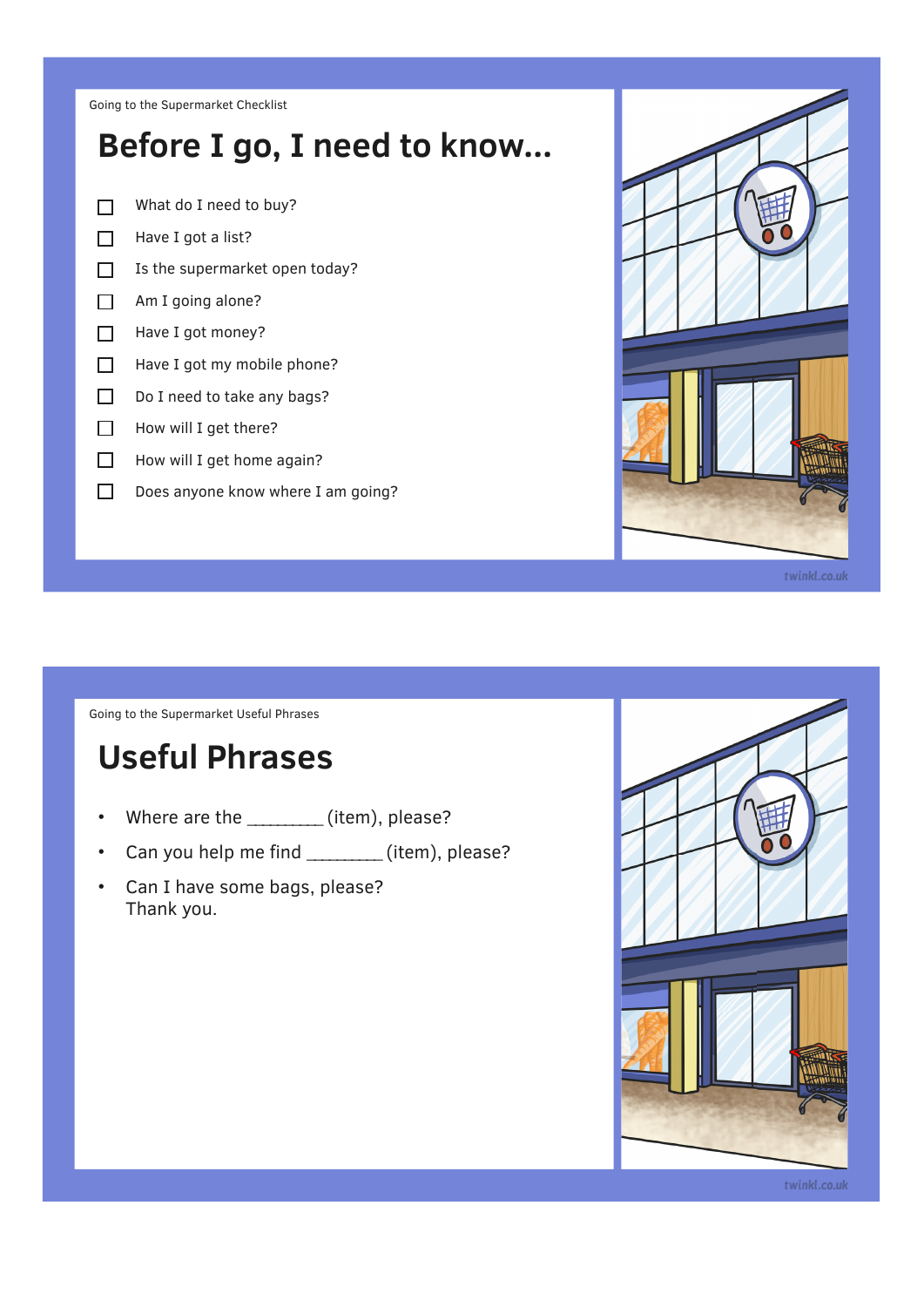**Pretend that...**

You need to buy some vanilla ice cream, but you can only see other flavours of ice cream.



Going to the Supermarket Role Play Scenarios

**Pretend that...**

Your mum asked you to buy some milk, but there are lots of different kinds and you don't know which one she wants.

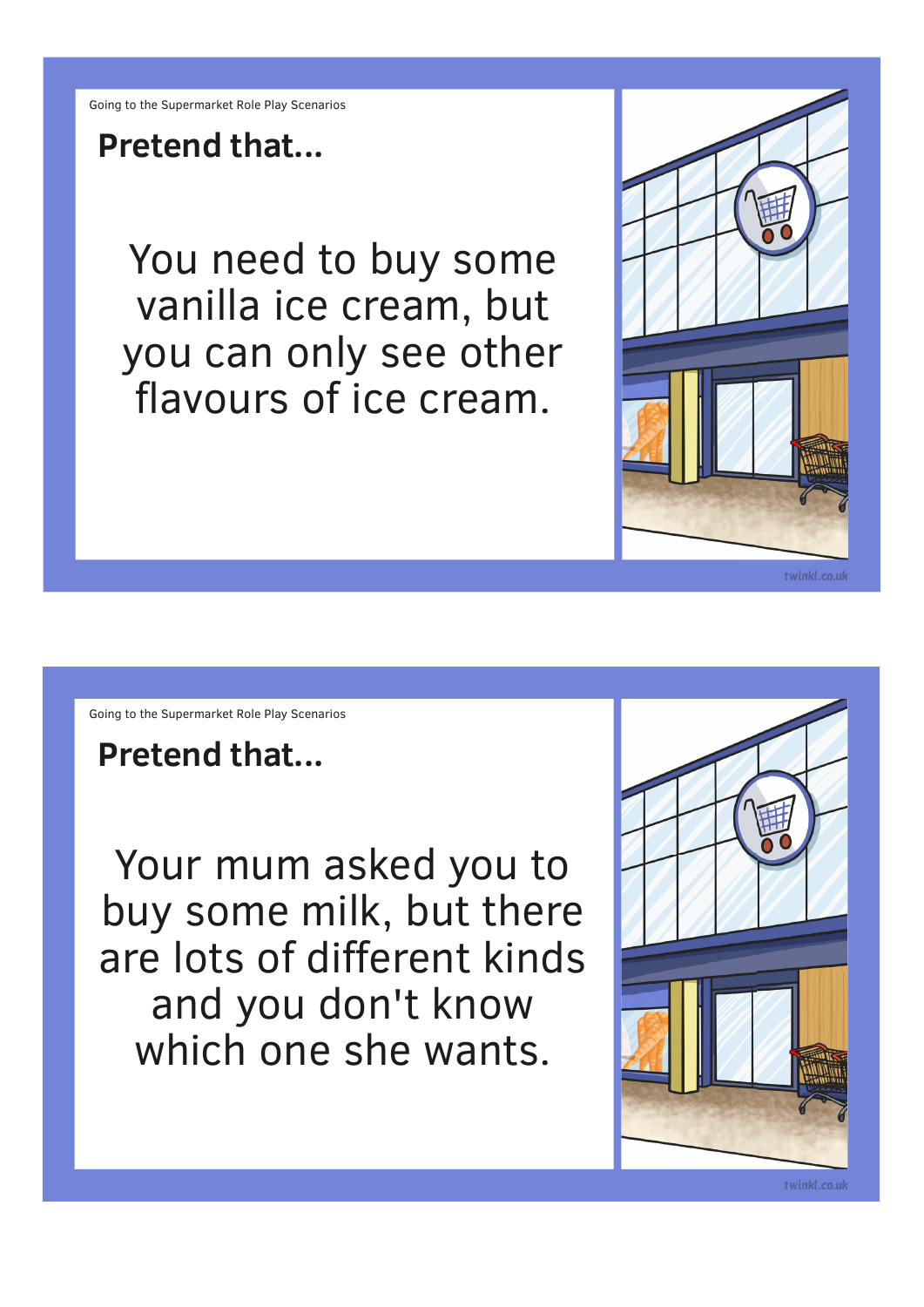**Pretend that...**

You arrive at the supermarket and realise you have forgotten your money.



Going to the Supermarket Role Play Scenarios

**Pretend that...**

The self-service checkout isn't working and won't let you scan any more items.

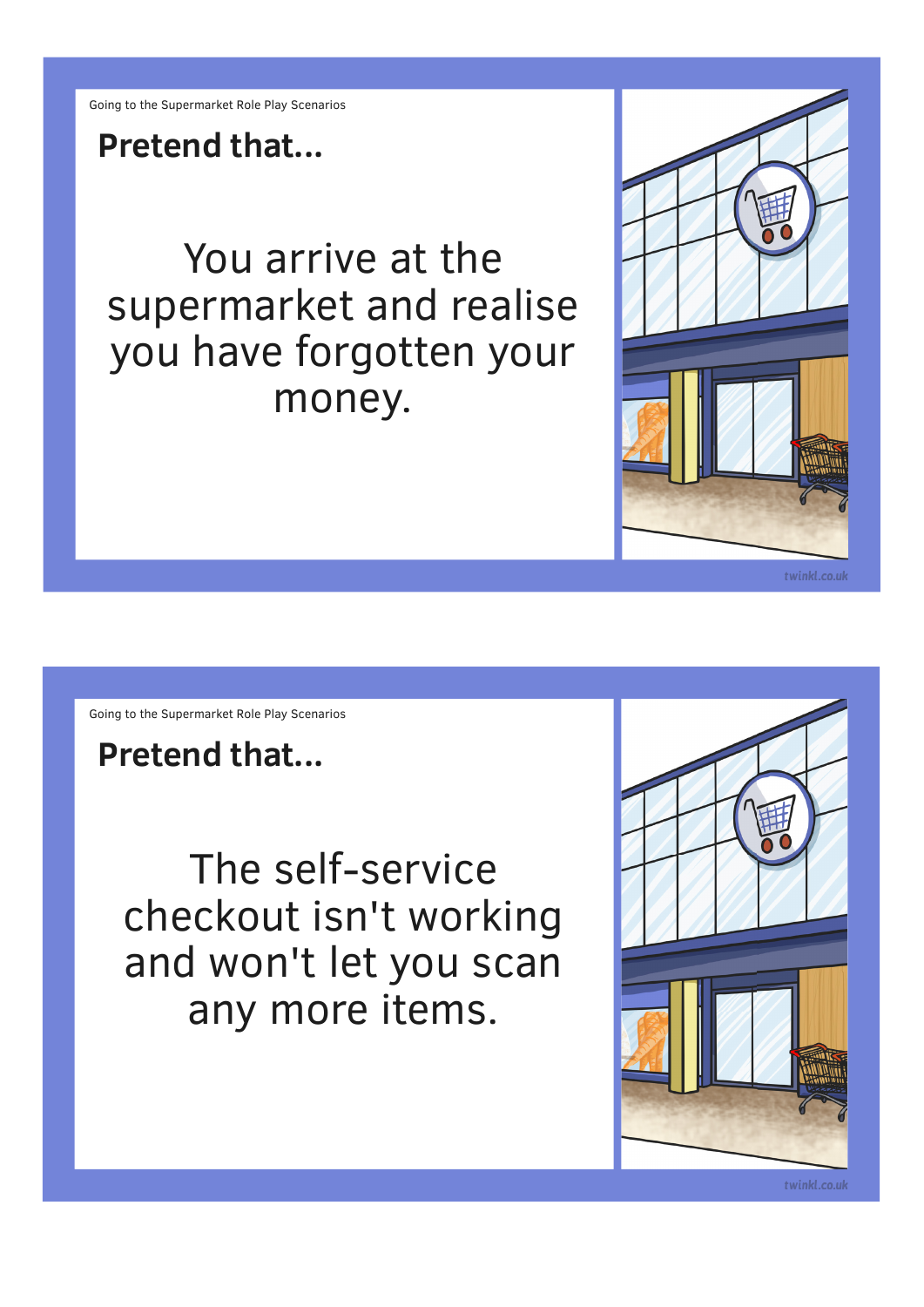## **Pretend that...**

Your dad asked you to buy some bread on the way home from school. You're at the supermarket, but don't know where the bread is.



Going to the Supermarket Role Play Scenarios

**Pretend that...**

You are buying eggs, but realise all the eggs in the box are broken.

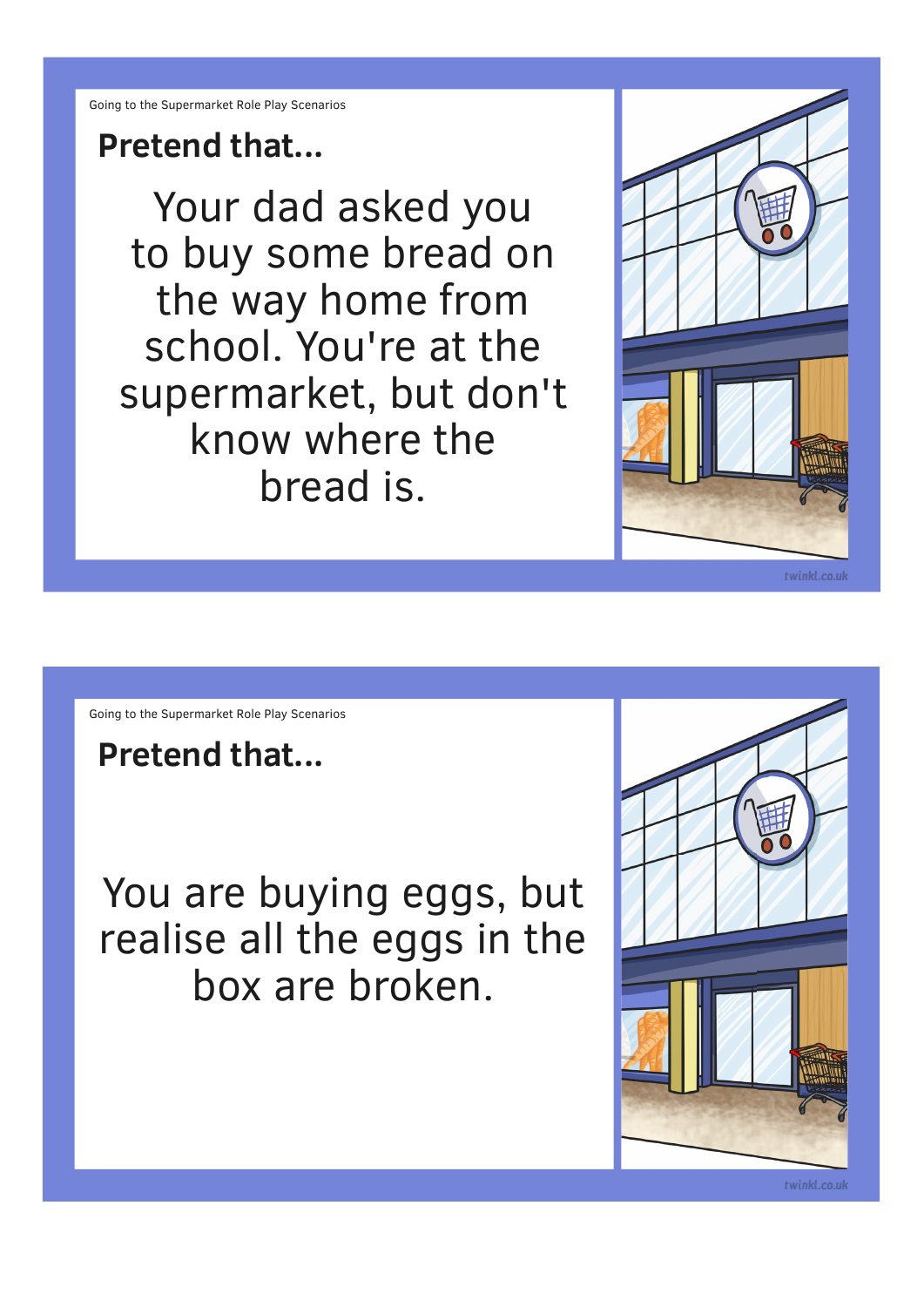**Pretend that...**

You want to buy apples, but can only see packs with six apples in.



Going to the Supermarket Role Play Scenarios

**Pretend that...**

You want to know if the supermarket sells dairyfree yoghurts.

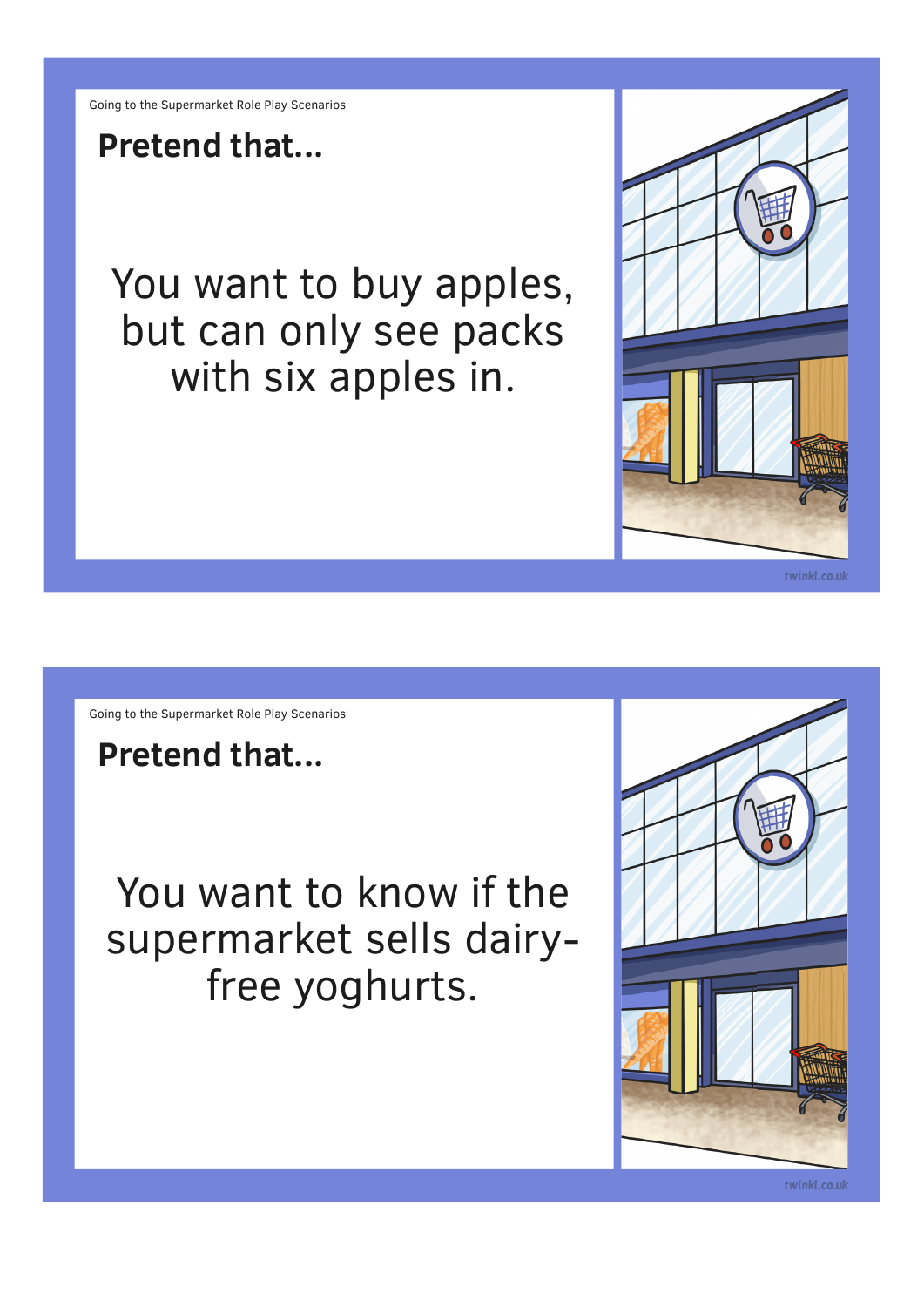**Pretend that...**

The queue at the checkout is really long and you're worried you'll miss your bus.



Going to the Supermarket Role Play Scenarios

**Pretend that...**

Someone pushes in front of you in the checkout queue.